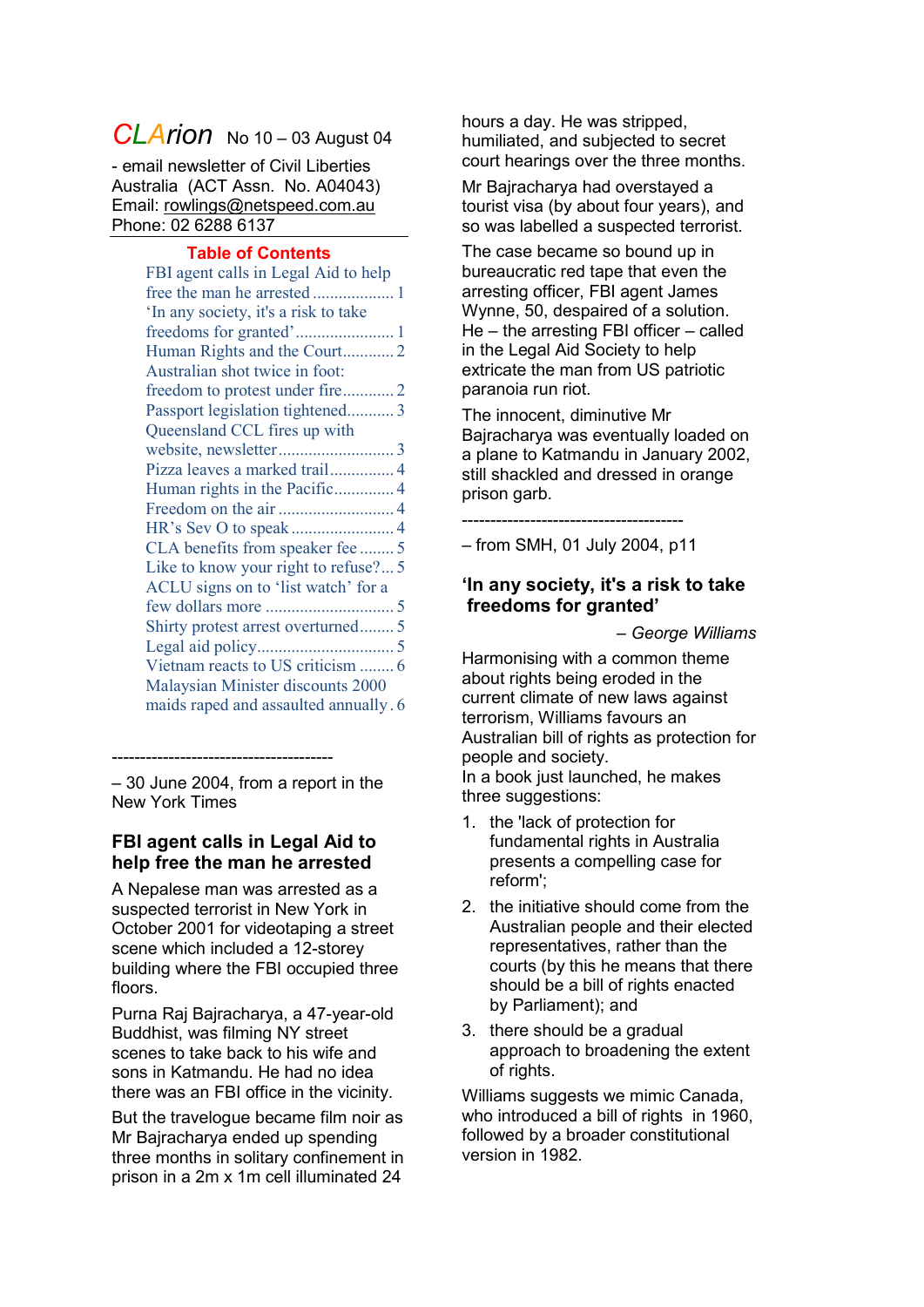Williams finds it ironic that our current Government is in favour of Bill of Rights for Iraq…but not for Australia.

Williams' book *The Case for an Australian Bill of Rights: Freedom in the War on Terror'* UNSW Press, was launched on 01 July at the National Museum of Australia in Canberra.

*– précis by Diana Simmons*

---------------------------------------

<span id="page-1-0"></span>- editorial, NY Times 03 July 2004

## **Human Rights and the Court**

The (US) Supreme Court has upheld an important law that offers victims of torture, genocide, slavery and war crimes worldwide a day in court, and a shot at justice.

The law, the arcane Alien Tort Claims Act, was originally written to fight piracy in 1789, but it has been used by foreigners to sue in American courts for overseas human rights violations.

Holocaust survivors used the act to pry damages from the Swiss banks that held the assets of Nazi victims.

In Myanmar, people who say they are victims of slave labor are using it to sue an American company involved in a gas pipeline project.

Victims of the Abu Ghraib prison abuses are now suing the prison's private contractors under the act.

Human rights advocates rely on the law to adjudicate a wide range of crimes that might otherwise never get to court.

International businesses hate the law and consider it a license for American courts to stray from their jurisdiction and hold them accountable for the sins of unsavory foreign governments. The Bush administration agrees.

But in its first ruling on the act, the Supreme Court properly sided with the cause of human rights.

Justice David Souter's opinion, in a 6 to-3 decision on the fate of the act, tries to strike a balance by upholding it but limiting its applicability to those crimes of universal jurisdiction that

nations have agreed are particularly heinous.

The actual case before the court  $-$  a lawsuit by a Mexican doctor illegally detained for a few hours during an investigation into the death of an federal Drug Enforcement Administration officer — didn't come close to meeting that threshold, and was thrown out.

The Supreme Court also said that lower courts should be sensitive to how cases could affect American foreign policy. Judges should treat such claims warily.

The Bush administration is too quick to argue that the application of the act will impede the war on terror and poison relations with friendly governments.

---------------------------------------

- from Falun Gong media source 06 July 2004

## <span id="page-1-1"></span>**Australian shot twice in foot: freedom to protest under fire**

South African police have classed a shooting of an Australian Falun Gong practitioner visiting South Africa as attempted murder.

Mr. David Liang, 41, was shot in both feet and will require two operations.

Nine Australians FG supporters were visiting South Africa to try to initiate a lawsuit against two visiting Chinese officials, Vice President Zeng Qinghong and Minister of Commerce Bo Xilai

While Mr. Liang was driving the Australians' car, a vehicle that had been following them pulled alongside and a man opened fire with an AK-47 assault rifle. The front tyre was shot out and Mr. Liang was shot in both legs.

The assailants made no attempt to rob the Australians.

---------------------------------------

– from UNity No 387, 01 July 2004 (UN Assn of Australia newsletter)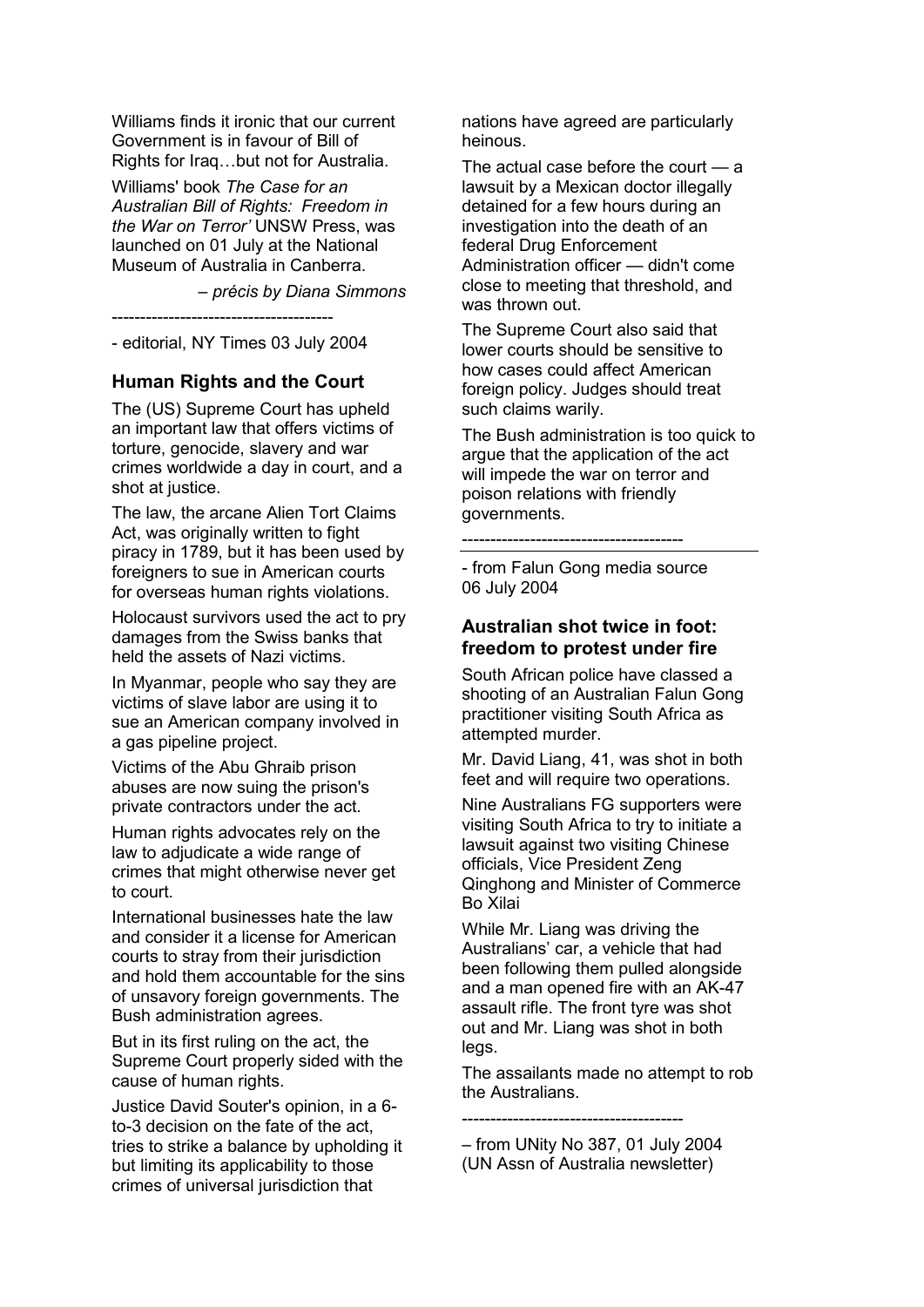## **Passport legislation tightened**

<span id="page-2-0"></span>The Australian Government has introduced the Australian Passports Bill which includes measures to combat identity fraud and possible misuse of passports.

According to the Minister for Foreign Affairs, Mr Downer, the Bill addresses limitations in the 66-year-old Passports Act and clarifies the Government's power to cancel or refuse to issue passports for national security and law enforcement reasons.

Under the Bill:

• Penalties for passport fraud will rise from \$5000 or two years in jail to \$110,000 or 10 years in jail;

• The Minister will have discretion to refuse the issue of passports to applicants who have lost more than two passports in five years.

The validity of their subsequent travel documents may also be limited and higher fees may be imposed on people who persistently lose passports.

• Refusal or cancellation of a passport will be allowed if an Australian is likely to engage in, is charged with, or has been sentenced for specific serious crimes including child sex tourism, child abduction, sexual slavery, drug trafficking, people smuggling and terrorism.

The Bill also provides for the introduction of facial biometric technology as an effective means of verifying identity.

---------------------------------------

<span id="page-2-1"></span>- from QCCL newsletter, February 04

## **Queensland CCL fires up with website, newsletter**

Queensland Council for Civil Liberties President Ian Dearden reported in their latest newsletter (February) that the QCCL website 'continues to be one of the shining lights of our achievement over the past two years'.

Run by John Ransley, the website includes press releases, speeches, submissions, newsletters and annual

#### general meeting reports. E: [john.ransley@bigpond.com](mailto:john.ransley@bigpond.com) QCCL: [www.qccl.org.au](http://www.qccl.org.au/)

Nicole Forrest has taken over their newsletter, with the February 2004 issue emerging 'after a long hiatus', according to the president.

For 2004, QCCL's two big projects were preparing the history of the organisation, and appointment a project officer.

Mandy Lister, a fourth year Law and International Business student at Griffith University, has taken up that position.

---------------------------------------

- from UNity No. 388, 09 July 2004

(e-newsletter of the UN Assn of Aust.)

#### **UN Under-Secretary-General visits**

The UN Under-Secretary-General for Management and acting Security Coordinator, Catherine Bertini, will visit Australia from 03 to 13 August as a guest of the Department of Foreign Affairs and Trade.

Bertini administers the UN's human, financial and physical resources and the security of all UN personnel worldwide.

She will be in Sydney from 5-9 August, Canberra from 9-11 August and Melbourne 11-13 August.

Ms Bertini, an American, was appointed by Secretary-General Kofi Annan in January 2003. She had served for 10 years as executive director of the UN World Food Program (WFP), the world's largest international humanitarian agency

Before joining WFP, Bertini served as Assistant Secretary of Agriculture for Food and Consumer Services at the US Department of Agriculture, and as Acting Assistant Secretary of the Family Support Administration in the US Department of Health and Human Services.

- from UNity, as above **Call for African HR court**

---------------------------------------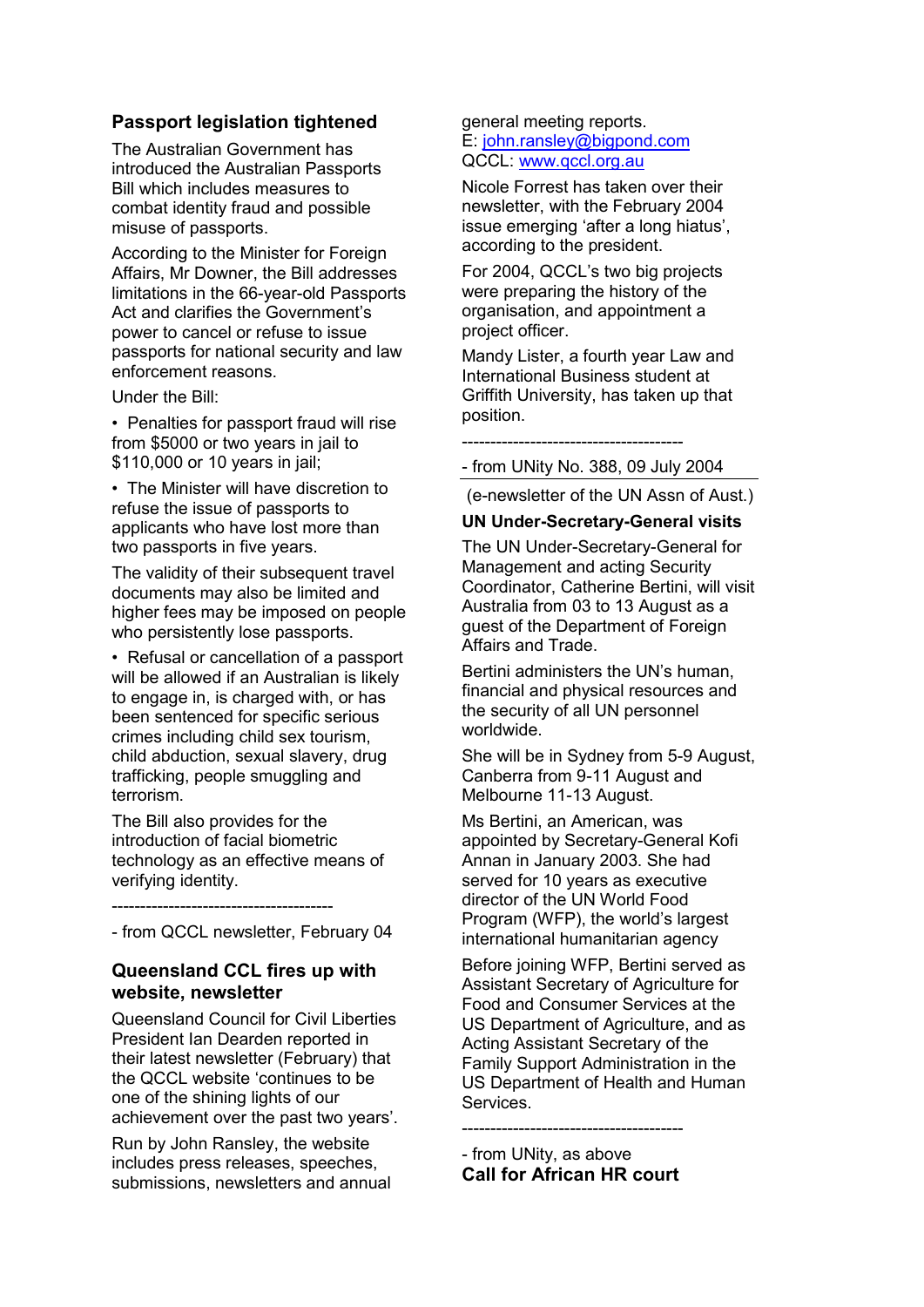The African Union (AU) Assembly of Heads of State and Government should ensure the establishment of an effective and functioning African Court on Human and Peoples' Rights (African Court), Amnesty International urged in a statement last month.

---------------------------------------

<span id="page-3-0"></span>- from ACLU email 17 July 2005

## **Pizza leaves a marked trail**

How will our daily lives be affected once our privacy is gone, asks the American Civil Liberties Union?

Just go to this story to find out:

http://www.aclu.org/pizza?orgid=EA07 1504B&MX=1405&H=0

"Right now, you probably don't think twice about the electronic trail you leave with each credit card purchase, ACLU executive director Anthony Romero says.

"But you should know that under provisions of the USA Patriot Act, government agents now have the power to access those records without your knowledge.

"Astonishingly, if he deemed it necessary, Attorney General Ashcroft could get authorization from a secret court to place wiretaps on your phones without probable cause.

"He can demand records of your reading habits from bookstores and libraries; he can even make and keep a copy of the key to your house.

Romero urged action if Americans wanted to stop "this massive erosion of our personal privacy".

---------------------------------------

- from UNity No 389 16 July 2004

<span id="page-3-1"></span>(e-bulletin of the UN Assn of Aust)

#### **Human rights in the Pacific**

Amnesty International Australia's inaugural human rights conference will discuss *Human Rights: A Pacific Agenda - Partnerships and Perspectives.*

The conference, to be opened by the Secretary General of Amnesty International, Irene Khan, will be held on 4-5 September at the Brisbane Convention and Exhibition Centre.

*Human Rights: A Pacific Agenda* aims to promote dialogue and understanding between key actors in the Pacific region on critical issues affecting the promotion and protection of human rights, including Australia's role.

Interventions in the Solomon Islands, East Timor and Papua New Guinea will be reviewed.

The challenges facing human rights defenders in the region will be addressed.

The prevalence of violence against women and the human rights of refugees and asylum seekers will be explored.

Program and registration form are available online: [http://www.amnesty.org.au/whats\\_hap](http://www.amnesty.org.au/?mysource_users_extension=bmail&action=bulkmail_link&bulkmailid=70&link=http://www.amnesty.org.au/whats_happening/hrc/home) [pening/hrc/home](http://www.amnesty.org.au/?mysource_users_extension=bmail&action=bulkmail_link&bulkmailid=70&link=http://www.amnesty.org.au/whats_happening/hrc/home)

For more information e-mail: [afitzsimmons@amnesty.org.au](mailto:afitzsimmons@amnesty.org.au)

<span id="page-3-2"></span>---------------------------------------

## **Freedom on the air**

There was extensive discussion of the legal aspects of freedom of speech and freedom of assembly on ABC Radio's National Law Report (8.30am-9am) on 20 July.

Access to a transcript should be available on the RN website. *– John Shaw.*

---------------------------------------

#### <span id="page-3-3"></span>**HR's Sev O to speak**

Sev Ozdowski will speak at the National Press Club in Canberra on Wednesday 25 August.

Sev is the Australian HR Commissioner, and also is acting Disability Discrimination Commissioner.

---------------------------------------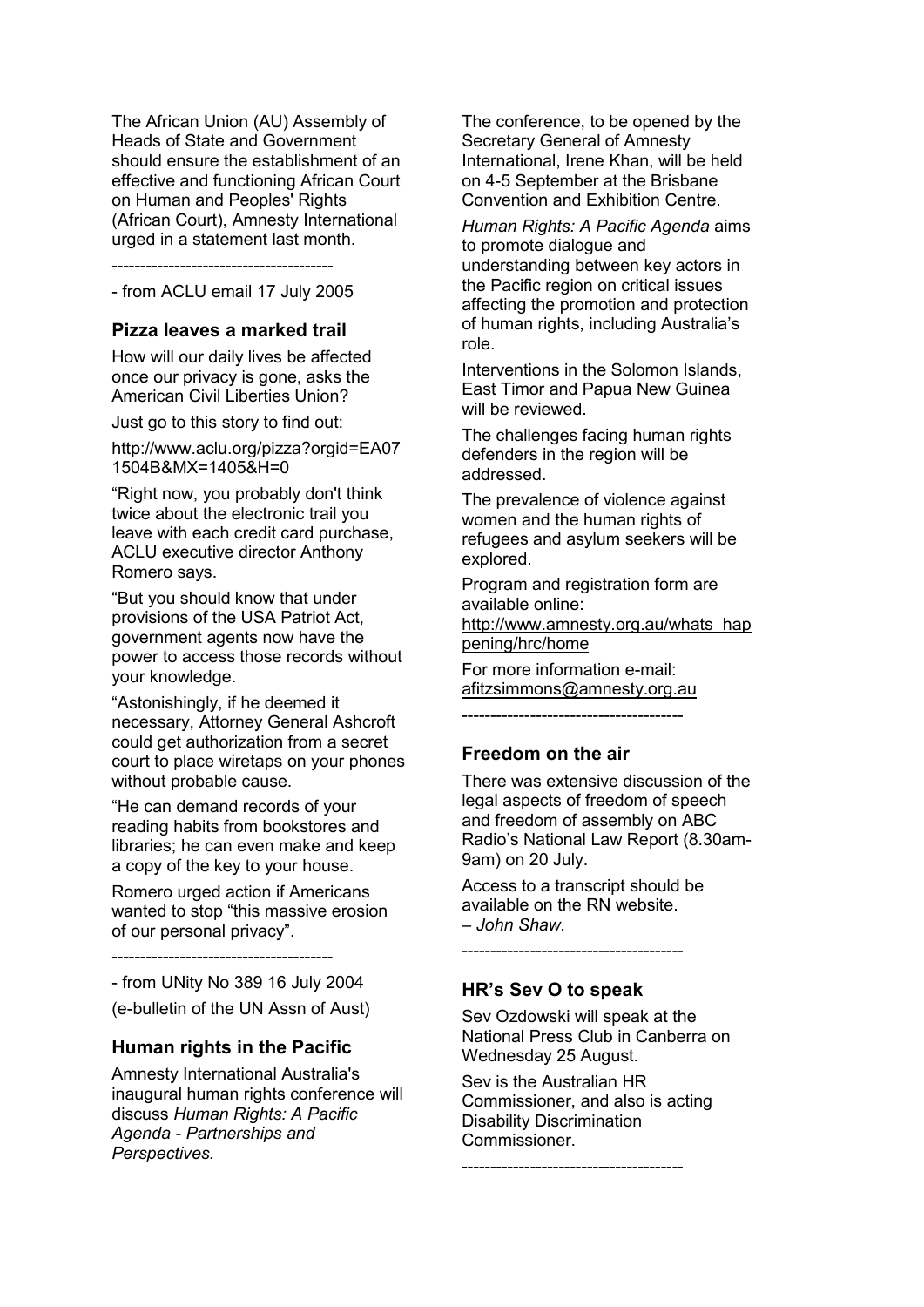# **CLA benefits from speaker fee**

<span id="page-4-0"></span>Secretary-Treasurer Bill Rowlings has organised for CLA to benefit from a \$500 speaking/expenses fee for his talk at a national communications event.

He is speaking on CL issues in relation to public relations, marketing and communications roles.

The two-day conference is being held at the Four Seasons Hotel on George Street at Circular Quay, in Sydney on 17 and 18 August.

Ironically, a row has broken out because the Action on Smoking and Health (ASH) interest group has objected to the fact that a tobacco industry spokesperson is one of the conference speakers.

It seems ASH is happy for its own message to go out in public, but doesn't appreciate having its arguments rebutted!

<span id="page-4-1"></span>--------------------------------------- **Like to know your right to** 

# **refuse?**

NSW Council for Civil Liberties is one of three groups behind a new booklet which explains people's rights in relations to ASIO and the Australian Federal Police.

The new, 42-page booklet – *Terrorism Laws: ASIO, the Police and You* – is a ‗practical guide to people's rights and responsibilities under the terrorism laws'.

The booklet's co-producers were the Australian Muslim Civil Rights Advocacy Network and the University of Technology's Community Law Centre.

It was launched at the NSW State Parliament building Justice John Dowd, a former Liberal State Attorney-General and NSW Opposition Leader who has long been a strong supporter of civil rights.

The booklet is available at: [http://www.amcran.org/booklet/TerrorLaw](http://www.amcran.org/booklet/TerrorLawsV1.html) [sV1.html](http://www.amcran.org/booklet/TerrorLawsV1.html)

## **ACLU signs on to 'list watch' for a few dollars more**

<span id="page-4-2"></span>---------------------------------------

The American Civil Liberties Union has split its own board by promising the US Government it would not knowingly employ people whose names appear on ‗watch lists' of suspected supporters of terrorism.

Some members of the ACLU say the promise to not employ people known to be on government terrorism lists is a big mistake.

The promise was made so that the ACLU could continue to receive money from federal employees.

However, other board members believe that the move is a token gesture.

---------------------------------------

<span id="page-4-3"></span>– from ACLU email, 22 July 2004

# **Shirty protest arrest overturned**

The city of Charleston, West Virginia, recently dropped trespassing charges against a couple protesting a visit by President Bush at a Fourth of July celebration.

Jeff and Nicole Rank were arrested at a rally for the President after they removed an outer layer of clothing to reveal homemade anti-Bush t-shirts.

Local law enforcement officials took the couple away in handcuffs after they refused to cover the t-shirts.

---------------------------------------

- from UNity No 390, 23 July 2004 (newsletter of UN Assn of Australia)

# <span id="page-4-4"></span>**Legal aid policy**

(The) Labor (Party) has announced plans to review and reform the funding model and guidelines for Commonwealth Legal Aid which, it says, would remove the existing severe restrictions on use of Commonwealth Legal Aid money to allow the allocated Legal Aid money to